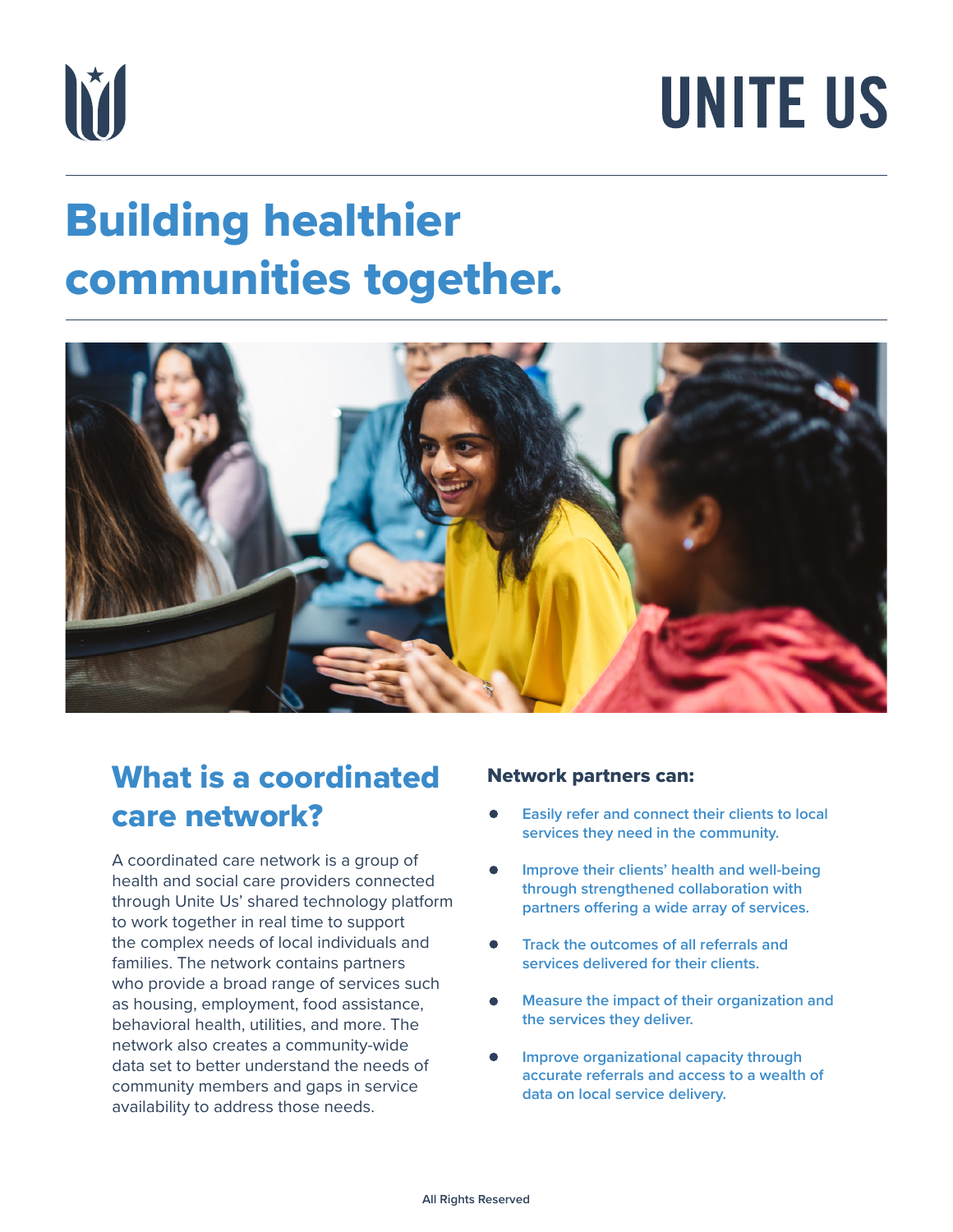### How does it work?

populations, and most importantly,

**empower members of your community** to take ownership of

their own health.

Network partners can include community-based organizations (CBOs), safety net health care providers, health systems, insurers, and other key partners looking to better support people to achieve healthy outcomes. Network partners can choose to participate in whatever way works best for them and can change how they participate in the network over time. Our **HIPAA–compliant** platform allows partners to connect their clients with community resources while tracking the status and progress of their clients' referrals and the outcomes of the services provided, creating an accountable system of care that puts the community first.